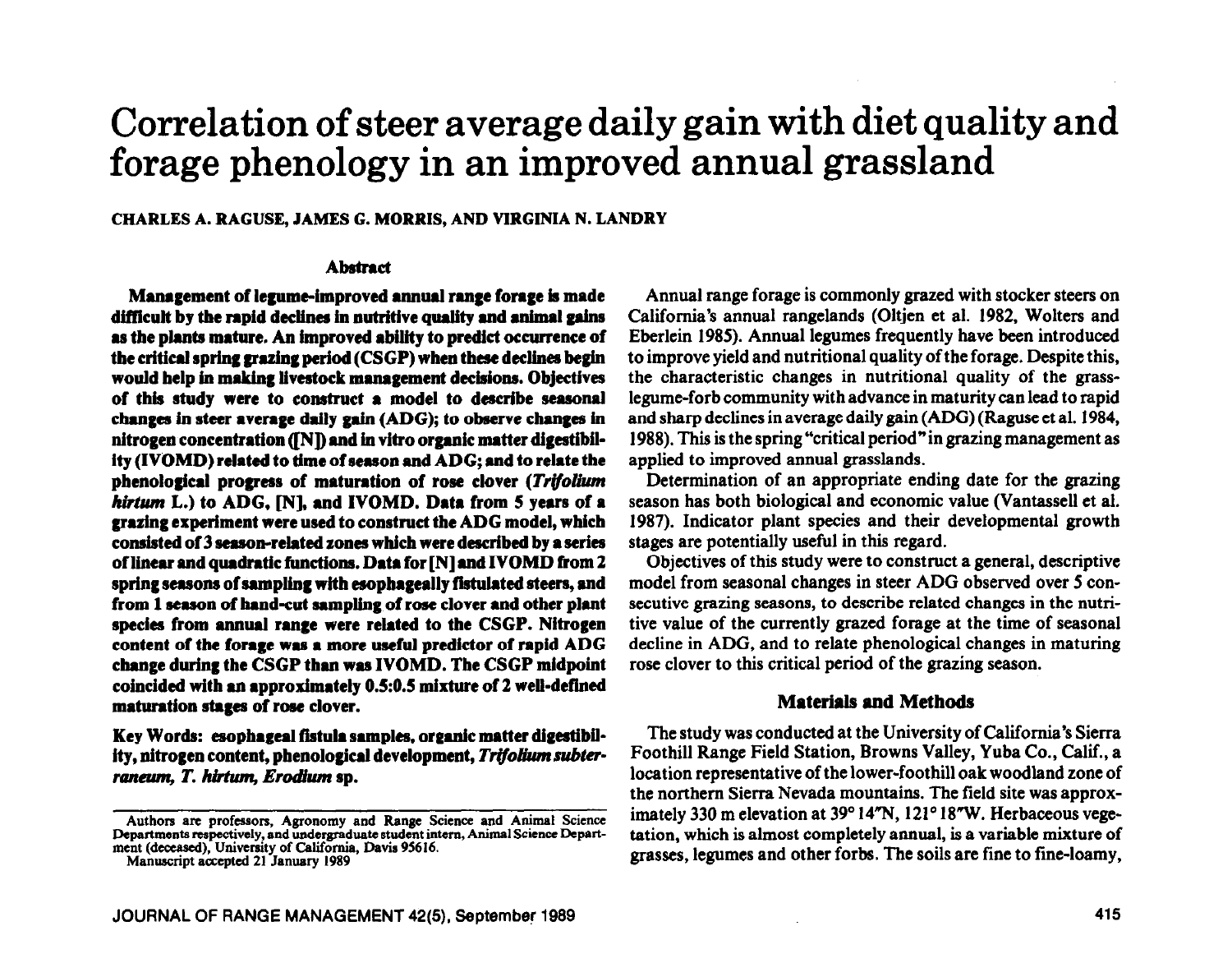mixed, thermic Mollic Haploxeralfs or Typic Rhodoxeralfs (Alfisols).

The research plots consisted of 16 13.2-ha pastures in an area which previously had been control burned to remove woody vegetation (1966), re-seeded with the annual legumes subterranean clover *(Trifolium subterraneum* L.) and rose clover (197 1 to 1974), and used in various grazing management studies since 1968. Botanical composition measurements documented existence of a stable annual plant community (Raguse et al. 1988).

In 1982 a 3-yr range fertilization experiment was initiated, using the 16 pastures as 2 replicates of 7 fertilization treatments (each replicate of the control consisted of 2 pastures) in a randomized complete block design. Beginning mid- to late November, each field was uniformly stocked with steers (initial weight approximately 215 kg) at an average of 2.5 ha steer<sup>-1</sup>. Two subsequent increases in stocking rates within each season were based on forage levels measured along permanent transects in each field. The stocking rate increases were made to reduce within-season differences in forage allowance and to maintain it at comparable levels across fertilizer treatments. No animals were removed before the end of the grazing season. Grazing was terminated when forage quality declined to a point where approximately zero gain could be estimated from previous weighings. Other details of experimental procedures were given in Raguse et al. (1984, 1988).

pastures of the control and the following 3 fertilization treatments:

90 kg ha $^{-1}$  N; 0 kg ha<sup>-1</sup> N, 67 kg ha<sup>-1</sup> P, 74 kg ha<sup>-1</sup> S; 90 kg ha<sup>-1</sup> N, 34 kg ha<sup>-1</sup> P, 37 kg ha<sup>-1</sup> S

Fistula-collected samples were taken as follows. The 2 steers were released into a sample field the day before sampling. About 1 hour after dawn on the following morning, they were harnessed for sampling using solid bottom collection harnesses. Ordinarily, 16 samples were collected per field, or 8 samples per steer. Sampling time averaged from 40 minutes to 1 hour. The samples were placed in plastic bags, labeled, and stored in a freezer until processed. After sample collection the steers were immediately moved to the next field where they remained overnight to become accustomed to the field and the steers in it.

Hand-cut samples of rose clover, subclover *(Trifolium subterraneum* L.), filaree *(Erodium botrys* L. and *E. cicutarium* L.), and a mixture of the principal forage grasses (primarily *Bromus, Fesruca, Avena,* and *Hordeum* species) were taken from 16 April to I2 May 1984. Samples of the 4 species or species groups were chosen to represent forage that was being grazed. Three samples of each category were taken near the location of fistula sampling in each replicate pasture. The samples were dried to constant weight in a forced air oven at  $57^{\circ}$  C, ground through a 1-mm screen, and stored until analyzed.

Part of the work reported here was done during the 1983-84 Because fistula-collected samples were taken only from 1 pasture grazing season. Forage samples were collected using esophageally- a day and hand-cut sampling was coordinated on the same day, 1 fistulated steers or were hand-cut where the steers were grazing. replicate of the 4 fertilizer treatments was sampled in sequence, Samples were taken from 12 April to 1 June 1984 from 2 replicate usually in 4 consecutive days. This was followed by sampling of the pastures of the control and the following 3 fertilization treatments: second replicate, w



Fig. 1. *Average daily gains (ADG)over 5 consecutive grazing seasons, showing 3 within-season zones and the spring critical grazing period. Each point is* the mean of 2 field replicates of 6 fertilizer treatments and a control (the latter used the mean of 2 fields as a replicate) (n = 16). See Table 1 for equations.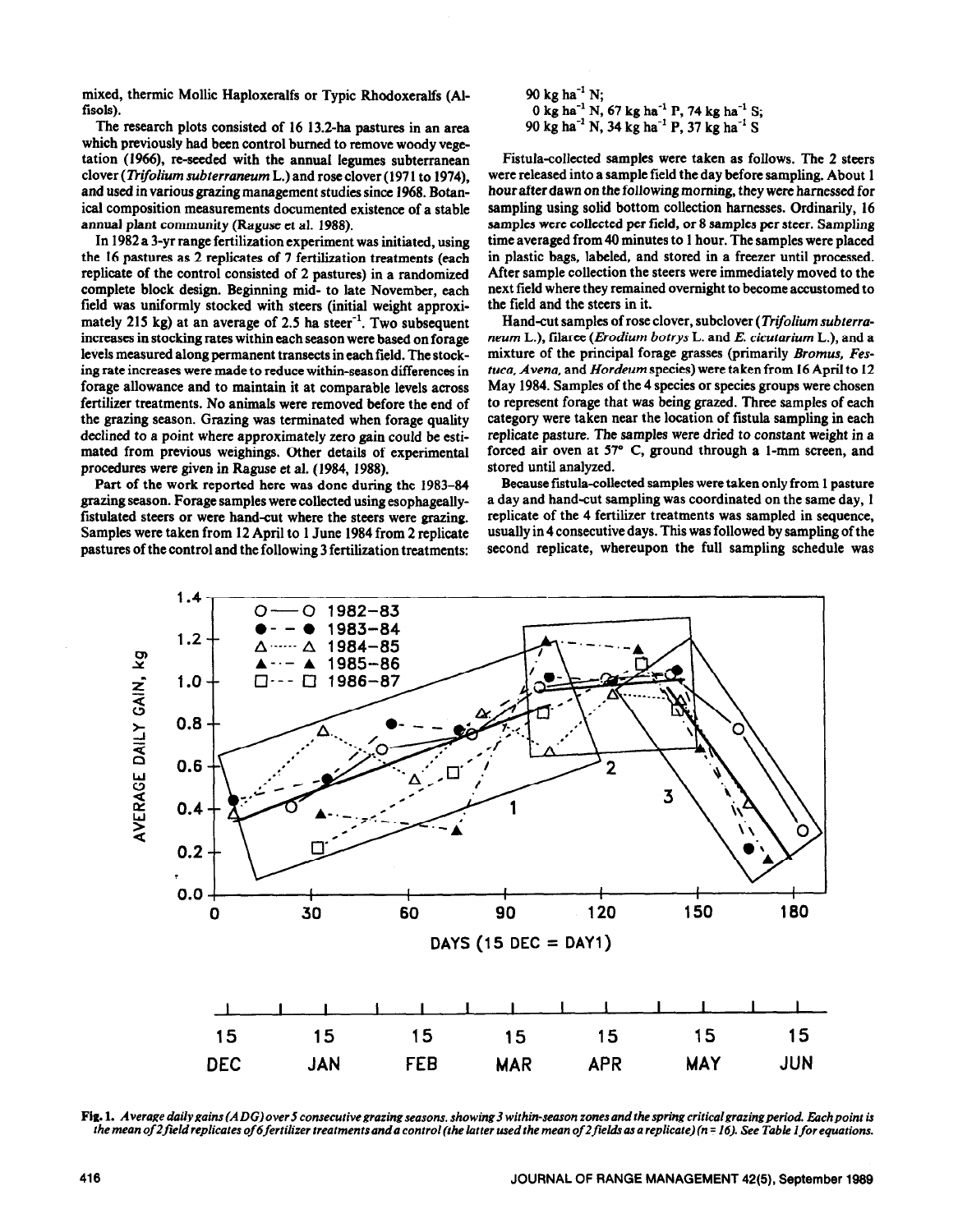Table 1. Relationship of average daily gains (ADG) of steers and of fistula-collected forage sample concentrations of nitrogen ([N]) and in vitro organic matter digestibility (IVOMD) to time of season on improved annual range pastures.

| Parameter                             | Year(s)             | Equation                                     | $r^2/R^2$ | <b>Equation No.</b> |
|---------------------------------------|---------------------|----------------------------------------------|-----------|---------------------|
|                                       |                     | Fig. 1                                       |           |                     |
| ADG, Zone 1<br>$(1$ Dec. to $1$ Apr.) | $\bar{x}$ , 1983–87 | $ADG = 0.307 + 0.0056X^1$                    | $0.52*$   |                     |
| ADG, Zone 2<br>15 Mar. to 10 May)     | $\bar{x}$ , 1983-87 | $ADG = 0.943 + 0.0013X$                      | 0.02      | $\mathbf{2}$        |
| ADG, Zone<br>(1 May to 15 June)       | $\bar{x}$ , 1983–87 | $ADG = 1.05 - 0.021X$                        | $0.79**$  | 3                   |
| ADG, 15 Mar. to 15 June               | $\bar{x}$ , 1983–87 | Fig. 2<br>$ADG = 0.803 + 0.15X - 0.00026X^2$ | $0.74**$  | 4                   |
| ADG, 15 Mar. to 15 June               | $\bar{x}$ , 1983–84 | Fig. 3<br>$ADG = 0.880 + 0.12X - 0.00021X^2$ | $0.78**$  |                     |
| $[N]$ , 15 Mar. to 15 June            | 1983                | $[N] = 3.22 - 0.022X$                        | $0.80**$  | 6                   |
| IVOMD, 15 Mar. to 15 June             | 1983                | $IVOMD = 71.2 + 0.021X - 0.0026X^2$          | $0.93**$  |                     |
| [N], 15 Mar. to 1 June                | 1984                | $[N] = 2.66 - 0.017X$                        | $0.89**$  | 8                   |
| IVOMD, 15 Mar. to 1 June              | 1984                | $IVOMD = 38.3 + 0.173X - 0.0026X^2$          | $0.58*$   | 9                   |

\*\*\*Regressions significant at P<0.05 and 0.01, respectively.

**1X = Days following calendar date indicated.** 

repeated. For purposes of data analysis and presentation, fertilizer treatment samples were combined and reported on the mid-point dates of each sampling interval: 12,18, and 25 April and 4,10,16, and 30 May. Hand-cut sampling of subterranean clover and filaree was discontinued after 5 May because their availability had declined so that they were no longer an important part of the diet and it was not practical to collect samples of sufficient size for laboratory analysis.

The average botanical composition for the 8 pastures sampled (step-point cover, 16 March) was: rose clover,  $14\%$ , CV= $41\%$ ; subterranean clover, 20%, CV=lS%; filaree, 19%, CV=39%; and forage grasses, 35%, CV=13%. The remaining 12% of cover was composed of miscellaneous species of variable proportions and minor amounts.

As the plant samples were taken, the average phenological stage of development of rose clover was recorded using the following five-stage system.

- 0: Plants vegetative
- 1: Plants green, each having one or more visibly developing heads, heads green.
- 2: Plants green, with at least one-half of the heads in flower (flower color apparent).
- 3: Plants beginning to dry, flower color disappeared (petals dried) on at least one-half of the heads.
- 4: Plants completely dry, no green color remaining.

Hand-clipped plant samples and samples collected using esophageally fistulated steers were analyzed for nitrogen concentration  $[N]$  and organic matter  $(A.O.A.C. 1975)$ . In vitro digestibility of organic matter (IVOMD) was measured by the two-stage procedure of Tilley and Terry (1963).

The 3-year study reported by Raguse et al. (1988) was extended by 2 additional grazing seasons (1985-86 and 1986-87) to further assess within-season forage-animal relationships. Experimental conditions were the same as in the first 3 years except that only animal weight, forage level  $(kg ha<sup>-1</sup>)$ , and botanical composition data were collected. Only the ADG data are reported in this paper.

Data were analyzed using analysis of variance. Linear and nonlinear regression procedures were used to determine significance  $(X<sub>0.05</sub>)$  of trends in ADG, [N], and IVOMD over time.

### **Results and Discussion**

Although  $[N]$  and IVOMD in the sampled forage in 1982-83 were influenced by fertilizer treatment (Raguse et al. 1988), this

**JOURNAL OF RANGE MANAGEMENT 42(5), September 1999 417** 

was much less so in 1983-84. By the fourth year (1985-86), differences in animal gain per unit area due to fertilizer treatments no longer were significant ( $P > 0.05$ ). In order to simplify presentation of results from the current study, all data for ADG, [N], and IVOMD will be combined over fertilizer treatments.

Figure 1 presents annual means (each data point is the mean of the 16 fields) for 5 grazing seasons for each weigh date for which ADG could be calculated. The data set can be divided into 3 zones, each reducible to a summary linear regression. In the first zone, ADG is characterized by generally rising values (Table 1, Equation 1). Lower ADG values than at the preceding weigh date seldom occurred and were followed by obvious compensatory gain. The second zone represents attainment of the maximum seasonal animal performance possible under the various constraints of the system (Equation 2). Its duration and peak ADG are the integrated result of animal, plant, soil, and weather-year conditions. The third zone begins abruptly and is related to maturation of the annual plant species, with the concomitant loss of nutritional quality (Equation 3). Frequently associated with the transition from zone 2 to zone 3 are important changes in plant species acceptability, which lead to differential, or patchy, grazing and large changes in grazing pressure as it is related to individual plant species.

The 3 linear regressions of Figure 1 converge near 1 May. We will define this date as the mid-point of a month-long "critical spring grazing period (CSGP)", a period of time during which management decisions relative to end-of-season must be made. As defined, the CSGP coincides with the end of zone 2, immediately prior to the period of rapidly declining ADG.

In Figure 2 we have isolated the 20 data points of zones 2 and 3 for the 5-year period. Each point represents a total of 16 pastures with a sample size of 15 to 25 animals per pasture. All 20 points of zones 2 and 3 from 1983-1987 fit a quadratic function (Table 1, Equation 4, n=20,  $r^2$ =0.74; and Fig. 2). This simple but plausible mathematical model for describing seasonal changes in ADG can be constructed given a representative sampling of variation within the grazing season and across years (Fig. 1). This analysis then provides the basis for a quantitative description of the transition between the CSGP and the subsequent precipitous decline in ADG (Fig. 2, Table 1).

The equation which describes the combined 1983 and 1984 ADG data from zones 2 and 3 (Table 1, Equation 5,  $n=9$ ,  $r^2=0.78$ ; and Fig. 3) is quite similar to the 5-year summary equation and the maxima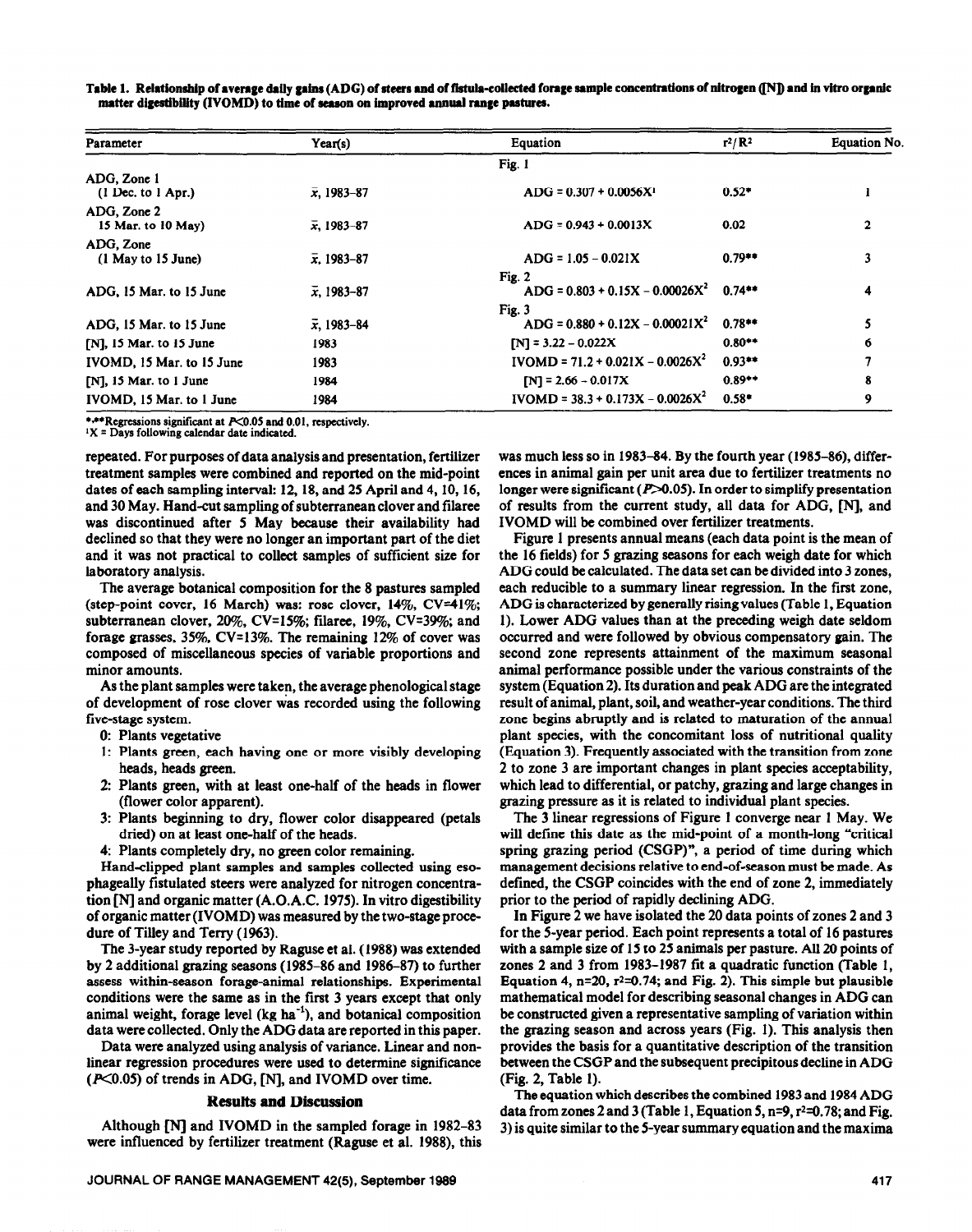

Fig. 2. Transition of ADG from zone 2 (open symbols) to zone 3 (closed symbols), 1983-87. See Table 1, equation No. 4.



Fig. 3. Average daily gains (ADG) in zones 2 and 3 and related [N] and IVOMD values from esophageally fistulated steers in 1983 and 1984, and phenological development of rose clover during 1984. See Table 1 for equations.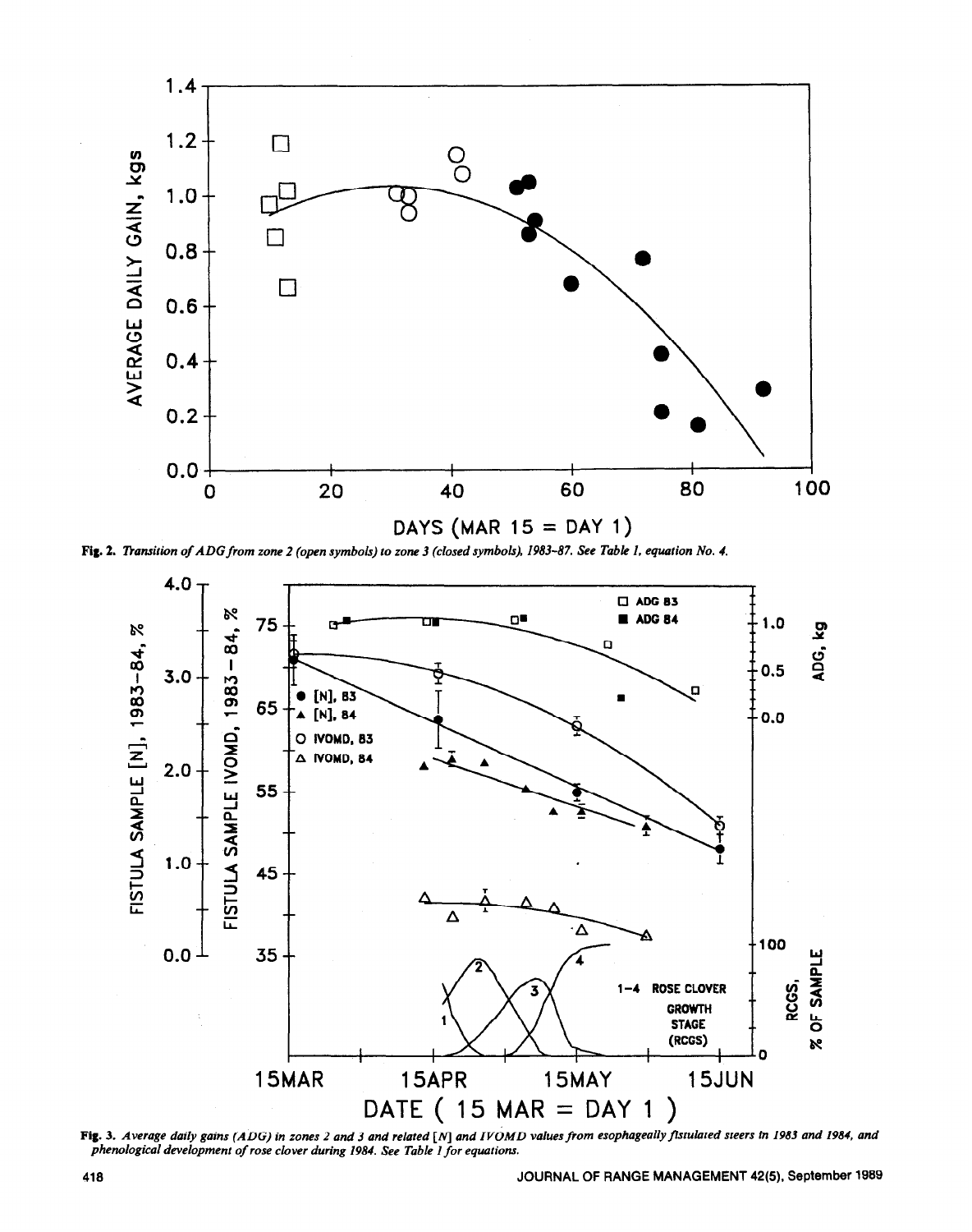of both curves fall on 13 April. The remainder of Figure 3 presents [N] and IVOMD from esophageally collected samples for both years, and the sequence of phenological stages for rose clover in 1984. Regression equations describing the time-related trends of [N] and IVOMD are given in Table 1. Although the time interval covered by analyses for  $[N]$  and IVOMD was shorter in 1984 than in 1983, the closer spacing of sample dates permitted a more precise description of the decline. They also were well located with respect to the (later) defined CSGP. Peak IVOMD values, calculated from the first derivatives of Equations 7 and 9, occurred on 19 March 1983 and 17 April 1984. Values for [N] were comparable for the 2 years (Eq. 6,8). And, despite the disparity between absolute values for IVOMD for the 2 years, the pattern and rate of decline (1 May values were 94% and 104% of 15 March values for 1983 and 1984, respectively) was similar (Eq. 7,9). Diet samples in 1983 and 1984 were collected by different samplers. Hart et al. (1983) have reported that years accounted for a significant fraction of the variation in IVDMD determined on esophageally fistulated cattle collected diet samples, while values for crude protein agreed well. The closeness of ADG values for April and May of 1983 and 1984 (Fig. 3) is evidence that dietary quality and availability were similar for the 2 years. However, neither [N] nor IVOMD demonstrated changes abrupt and consistent enough to serve alone as reliable predictors of the ADG decline. Moreover, sampling and sample processing costs together with laboratory turnaround time would normally discourage their use as real-time management decision aids.

A potentially useful predictor of impending ADG decline is the phenological maturation of an appropriate indicator plant. In Figure 3, changes in the development of rose clover are related to the previously described changes in ADG, [N] and IVOMD. Rose clover exhibits several desirable characteristics for an indicator species. It is now almost ubiquitously distributed in annual range communities, has a determinate pattern of inflorescence develop ment, demonstrates a nearly time-linear sequence of the chosen phenological stages (Y = 1.245 + 0.0985X  $r^2$  = 0.95, where Y = average stage of development and  $X =$  the number of days from 18 April under 1984 growth conditions), and has distinctly different maturation stages which are readily identifiable. For the environmental conditions represented by the study, the estimated peak ADG (near 1 May) occurred when the number of rose clover plants at stage 2 was declining while those at stage 3 were still increasing. Only minor variations in stage sequence were observed in relation to fertilizer treatments. Variations due to site differences were more apparent, but these could be used to advantage in differential management of rangeland units where important microclimaticedaphic differences exist, e.g., as for north- and south-facing slopes.

Limited resources precluded more extensive analysis of handcut plant samples. However, all samples analyzed were collected within the CSGP. Samples collected near the time of disappearance of subterranean clover and filaree (midpoint  $= 4$  May) showed [N] of grass and filaree to be similar (1.4 and 1.3%. respectively), as were rose and subterranean clovers (2.1 and 2.3%, respectively). Differences in [N] between the 2 groups were significant ( $P<0.01$ ). The IVOMD values of rose and subterranean clover and filaree (49, 52, and 49%, respectively) were similar, but IVOMD of the grasses was only 41%. These average group differences also were significant ( $P<0.05$ ).

The plant species composition of steer diets was not measured, but as availability of earlier-maturing and nutritious species (e.g., subterranean clover) declined, it is likely that change in species composition of the diet was a significant factor in initiating the ADG decline (Ridley et al. 1986). The principal remaining plants were the mixture of annual grasses and rose clover. The quality of these continued to decline. For example, over the 18-day period from 24 April to 12 May, IVOMD of hand-cut samples of grasses and rose clover declined at the following rates ( $Y = IVOMD$ ,  $X =$ days from 24 April):

 $Y_{\text{granes}} = 47.5 - 0.337X, r^2 = 0.99, P = 0.062$  $Y_{\text{rose clover}} = 53.6 - 0.267X$ ,  $r^2 = 0.56$ ,  $P = 0.26$ 

the  $\lceil N \rceil$  of grasses also declined similarly, as

 $Y_{\text{grases}} = 1.76 - 0.019X, r^2 = 0.82, P = 0.094$ 

but [N] of rose clover did not change

 $Y_{\text{rose clover}} = 2.08 - 0.000024X$ ,  $r^2 = 0.01$ , NS

## **Interpretation and Application**

**The** rose clover phenology data from 1983-84 indicate that one should expect to find roughly equal amounts of stages 1 and 2 (with 1 decreasing and 2 increasing) and very little of stage 3 at the beginning of the CSGP. At the CSGP midpoint, roughly equal amounts of stages 2 and 3 will be present with stage 4 beginning to appear. Finding stage 3 rapidly disappearing and stage 4 predominating would indicate that the CSGP is ending **and** ADG is already declining.

If the equations for IVOMD and [N] are used to estimate their values at the 1 May CSGP midpoint, 1983 predicted values were approximately 67 and 2.2%, and 1984 values were approximately 41 and 1.9%, respectively.

It appeared that [N] was a more reliable indicator of steer diet quality **decline** than was IVOMD. A working hypothesis for use of  $[N]$  data to predict the CSGP midpoint would be to find  $[N]$  at 2% following a 39% decline over the previous 6-week period. Ridley et al. (1986) concluded that N content was particularly important as a determinant of nutritive value as plants approached maturity; they also reported significant differences in the N balance of sheep diets where either subterranean clover or rose clover were fed in spring or late spring. Our results suggest that, with good judgement, careful observation, and a few years experience, the combination of well-timed recording of seasonal weight gains, keeping track of key species (especially subterranean clover) availability, and following phenological development of an appropriate indicator species can aid a range manager in determining when to end the grazing season. Plant sample analysis for [NJ if available and affordable, would provide additional information of value.

Finally, it is worth noting that the coherence and uniformity of the 5-year set of ADG was somewhat unexpected. There were important differences in weather-year characteristics, soil fertility, and species composition and availability during this time. Despite this, and under the grazing management employed (Raguse et al. 1988), the within-season pattern of ADG obviously provided a valuable reference based against which forage quality measures could be evaluated. It is also a measure which is feasible for many, if not most, ranch or grazing managers to employ.

This paper is dedicated to the memory of Virginia ("Ginny") Landry, whose hard work and cheerful outlook contributed an important dimension to this study.

#### **Literature Cited**

- Association of Offlcial Agricultural Chemists. 1975. **official methods of analysis, 12th ed. Association of official Agricultural Chemists, Washington, DC.**
- Hart, R.H., O.M. Abdalla, D.H. Clark, M.B. Marshall, M.H. Hamid, J.A. Hager, and J.W. Waggoner, Jr. 1983. Quality of forage and cattle diets on the Wyoming High Plains. J. Range Manage. 36:46-51.
- Oltjen, J.W., A.C. Bywater, C.R. Benson, and J.W. Clawson. 1982. An **analysis of the California beefcattle industry. Univ. California Div. Agr. Sci. Spec. Pub. 2181.**
- Raguse, C.A., J.L. Hull, M.B. Jones, J.G. Morris, M.R. George, and K.D. Olson. 1984. Range **fertilization in the Sierra Nevada foothills. California Agr. 384-6.**

in Memoriam